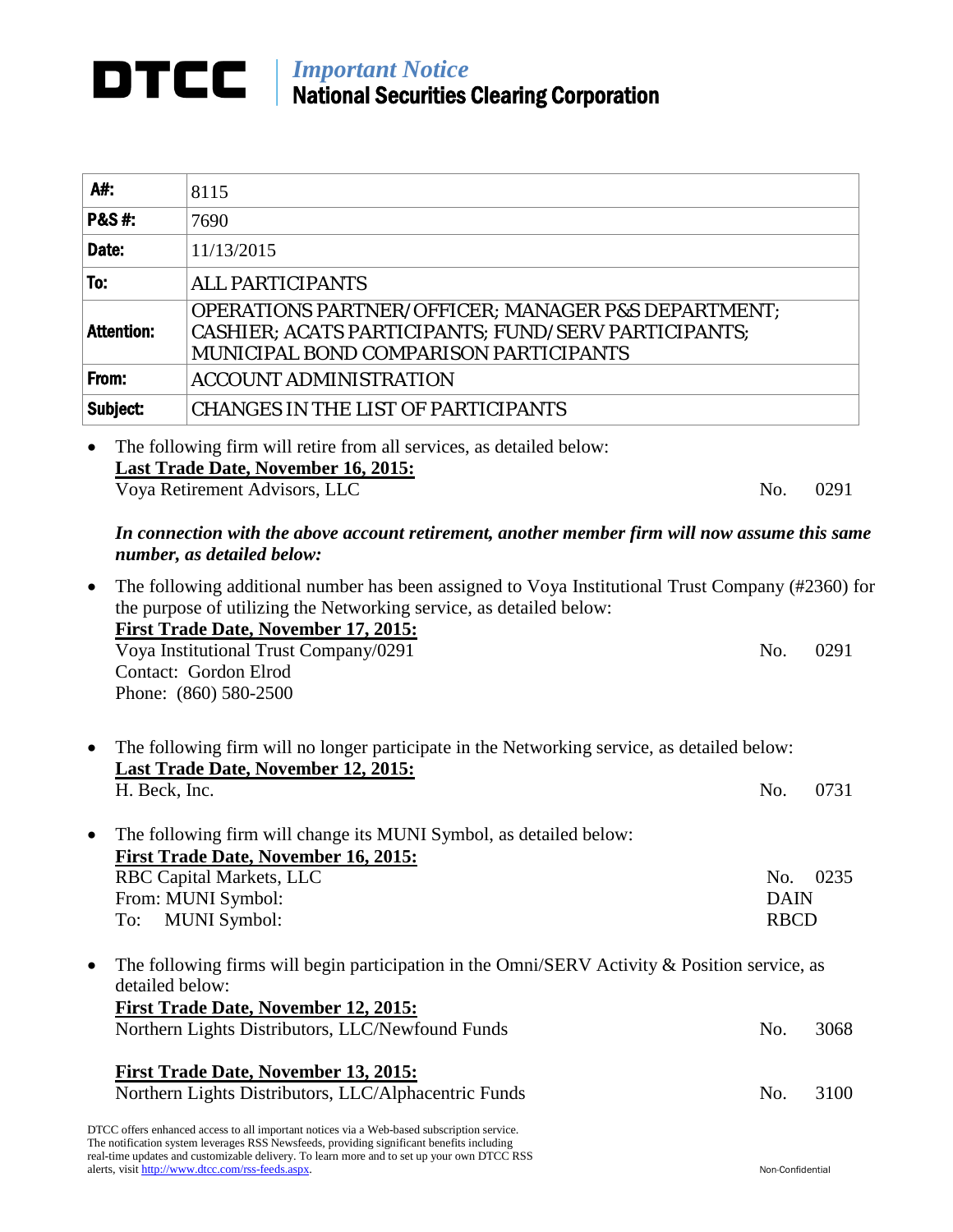|           | The following firms will begin participation in the MF – Daily Price and Rate service, as detailed<br>below:                                                      |             |      |  |  |
|-----------|-------------------------------------------------------------------------------------------------------------------------------------------------------------------|-------------|------|--|--|
|           | <b>First Trade Date, November 13, 2015:</b>                                                                                                                       |             |      |  |  |
|           | Quasar Distributors, LLC/Kellner Funds                                                                                                                            | No.         | 3644 |  |  |
|           | First Trade Date, November 16, 2015:                                                                                                                              |             |      |  |  |
|           | Quasar Distributors, LLC/Edgar Lomas Fund                                                                                                                         | No.         | 5727 |  |  |
| $\bullet$ | The following firm will begin participation in the Bond Comparison service, as detailed below:<br><b>First Trade Date, November 23, 2015:</b>                     |             |      |  |  |
|           | Citigroup Global Markets Inc./Correspondent Clearing                                                                                                              | No.         | 0505 |  |  |
|           | <b>MUNI</b> Alpha Identifier:                                                                                                                                     | <b>CGMI</b> |      |  |  |
| $\bullet$ | The following firms will begin participation in the Alternative Investment Products service, as<br>detailed below:<br><b>First Trade Date, November 13, 2015:</b> |             |      |  |  |
|           | Glide Capital, LLC                                                                                                                                                | No.         | 9842 |  |  |
|           | SS&C Technologies, Inc.                                                                                                                                           | No.         | 9854 |  |  |
|           | <b>First Trade Date, November 16, 2015:</b>                                                                                                                       |             |      |  |  |
|           | W.P. Carey & Co. LLC                                                                                                                                              | No.         | 9855 |  |  |
|           | W.P. Carey & Co. LLC                                                                                                                                              | No.         | 9856 |  |  |

• Please update the NSCC Directory dated November 2015 (for OTC Executed-By List and for Municipal Bond Comparison System) as detailed below:

|                                                                           | <b>Clearing Broker</b><br><b>Identifiers</b> |               | <b>Executing Broker</b><br><b>Identifiers</b> |         |
|---------------------------------------------------------------------------|----------------------------------------------|---------------|-----------------------------------------------|---------|
|                                                                           | Alpha                                        | Numeric Alpha |                                               | Numeric |
| <b>Add First Trade Date, November 11, 2015</b><br>Alexander Capital, L.P. | LGNT                                         | 0052          | ACLN                                          |         |

• Please update the NSCC Directory dated November 2015 (for OTC Executed-By List) as detailed below:

|                                                                                                      | <b>Clearing Broker</b><br><b>Identifiers</b> |               | <b>Executing Broker</b><br><b>Identifiers</b> |         |
|------------------------------------------------------------------------------------------------------|----------------------------------------------|---------------|-----------------------------------------------|---------|
|                                                                                                      | Alpha                                        | Numeric Alpha |                                               | Numeric |
| Delete Last Trade Date, November 10, 2015<br>Wedbush Securities Inc.<br>MyStockFund Securities, Inc. | <b>WEDB</b><br>LGNT                          | 0103<br>0052  | WBLL<br><b>MSFS</b>                           |         |